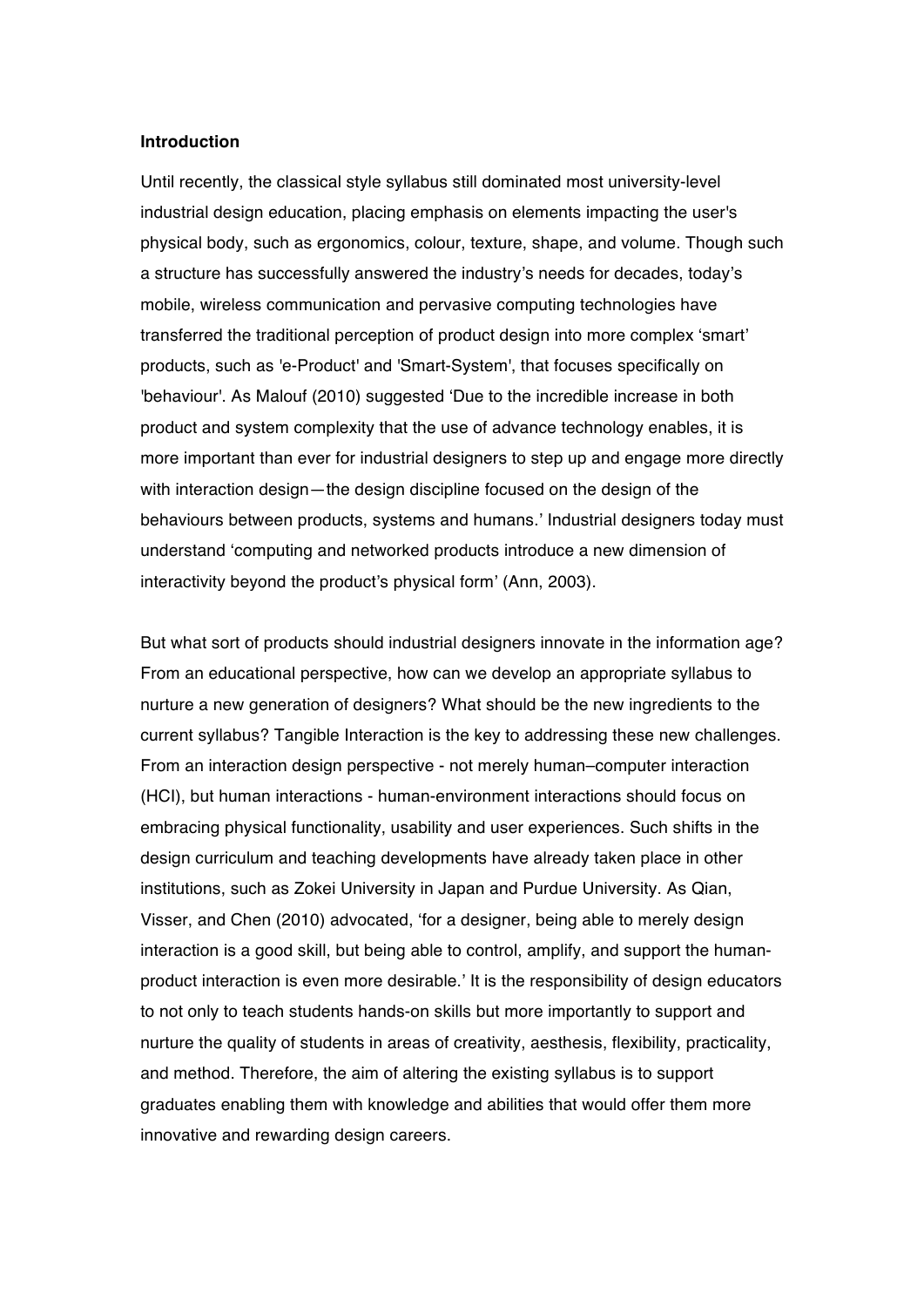The objectives of this paper are to:

- illustrate the background and articulate the necessity to integrate Tangible Interaction into the curriculum of Japanese industrial design education;
- describe how the Tangible Interaction philosophy has been implemented in the teaching and learning on an industrial design programme at a Japanese design university;
- present and discuss research carried out to investigate and evaluate those pedagogic developments; and
- **•** present a Tangible Interaction focused teaching model, and student learning outcomes that can operate successfully under this pedagogic development.

# **Why Embrace Tangible Interaction Design?**

Tangible Interaction Design (TID) is a growing field that draws technology and methods from disciplines as diverse as human–computer interaction (HCI), industrial design, engineering, and psychology. If the idea of ubiquitous computing (Weiser, 1991) is computation integrated seamlessly into the world in different forms for different tasks, tangibility gives physical form and meaning to computational resources and data.

Djajadiningrat *et al*. (2004) suggest that Tangible Interaction has focused on a datacentred approach to mapping the physical and digital worlds that does not make full use of human perceptual–motor skills. As an alternative, they propose an approach based on industrial design that focuses on creating meaning from giving intangible systems controls that communicate their purpose through their physical form and the actions they require. (Mazalek and Hoven, 2009)

The paper has two components, which reflect these objectives. The first section explains the motivation to develop the existing industrial design curriculum under a Japanese design education context. It then goes on to outline their current practices of Interaction Design teaching activities. The later section includes further discussion and proposes a process model of how Tangible Interaction featured industrial design teaching and learning activities can be successfully utilized in a (Japanese) university-level industrial design program.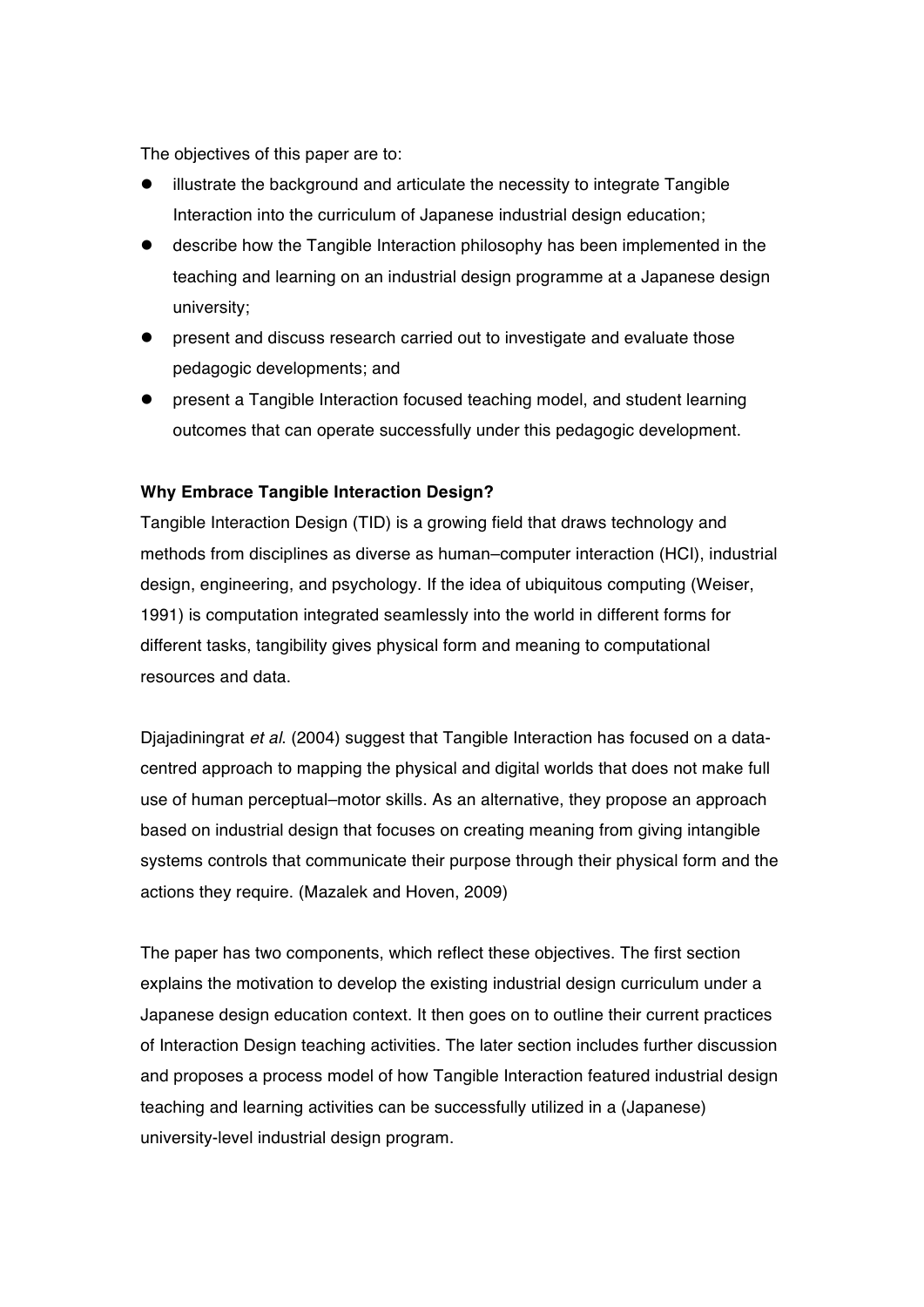### **Tangible Interaction Design Education**

Tangible Interaction is vital to our process of syllabus development for its emphasis on contextual and behavioural centred perspectives. Originally, Tangible Interaction was a term from computer science which took a 'data-centred approach' to map the physical and digital worlds. This term was integrated into the field of design at the early-stage with Ullmer and Ishii (2000) describing Tangible Interaction as a method of 'giving physical form to digital information and its subsequent physical control'. Thus the great challenge of Tangible Interaction is how to integrate digital functions and manipulations into physical forms in an appropriate and meaningful manner.

In this paper we cite a Japanese Tangible Interaction pedagogy development case study. We intend to reflect on this case study as inspiration for a new syllabus model, which could contribute to the developmental processes of emerging design programs in Australia.

Since the mid-1970s, the Department of Industrial Design at Zokei University, Japan, developed an approach to teaching industrial design students across diverse arenas, such as product design, sustainable design projects, industrial design and design management. Over the years, its teaching model has evolved greatly to consolidate its reputation as one of the leading institutions in this field.

Colleagues at Zokei conducted research into how leading Japanese manufacturers developed new products through years of collaboration with Toyota, Hitachi, and Toshiba. It became clear companies were changing their focus from traditional physical products, which had been driven by ergonomics, engineering and manufacturing to more innovative smart systems, services and virtual products which were driven by information technologies, connections and user's behaviours.

In this paper the module will be referred to as the 'Tangible Interaction Design Education - TIDE module'. The teaching team's aim in developing this module is to offer students the chance to develop vital knowledge and skills, which would be valuable in the rapidly changing world of industrial design.

Drawing on the teaching team's experience, plus appropriate investigations into current professional interaction design activities, three distinct strands or topics of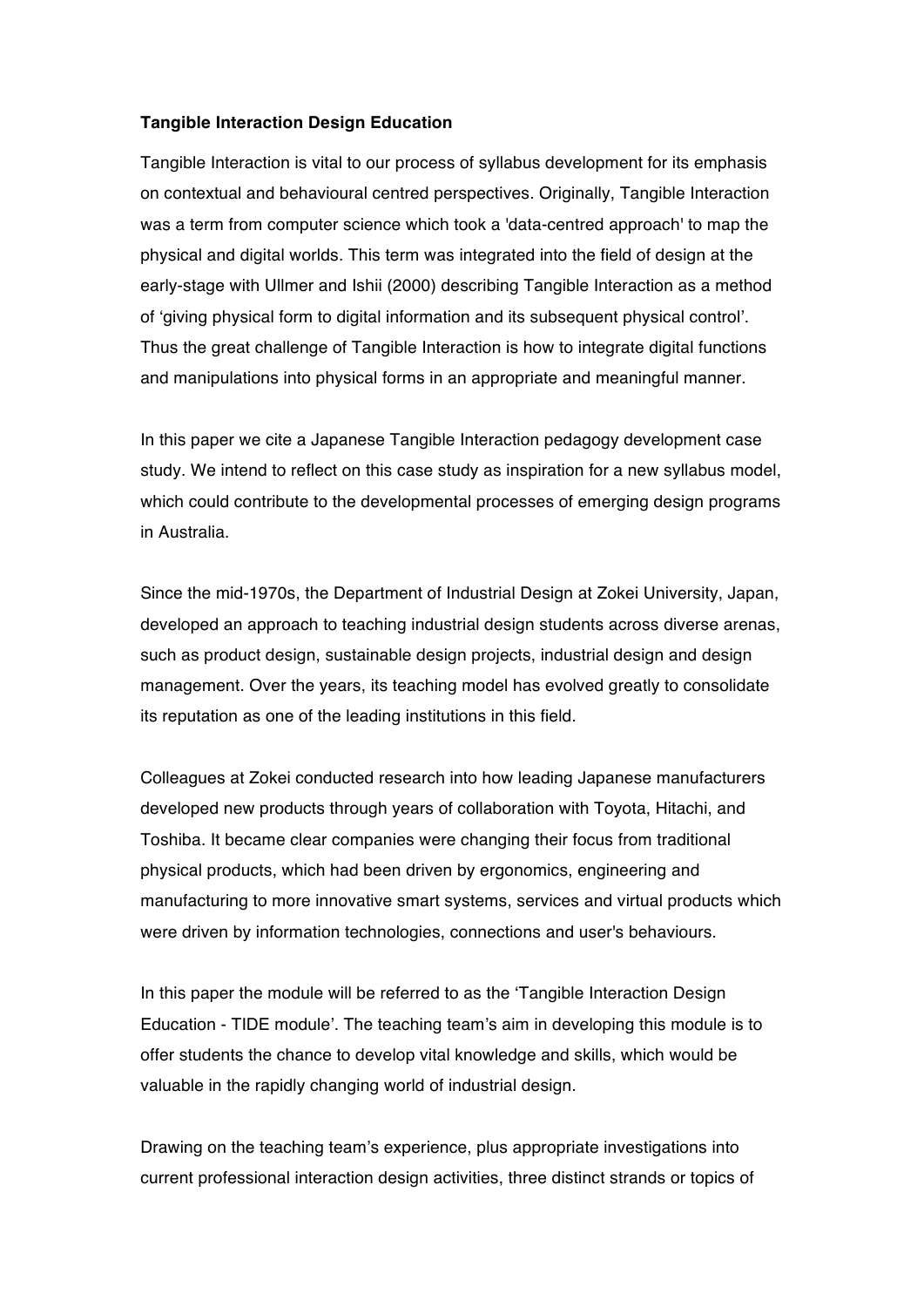teaching were initially worked into the TIDE module. These are: 'context', 'user's behaviour' and 'system anatomy', which place importance on the interactive elements of new product development (Figure 1). The team developed a module for the basic introduction to the concept of context: methods to analyse user's behaviour, affordances, behaviour-centred design approach, anatomy of an existing system, interaction design process, interaction design evaluation, Tangible Interaction design and designing the context-awareness. The aim is to encourage innovation in terms of interaction and Tangible Interaction as essential to the design activities/focus for emerging industrial designers.



Figure 1: The importance of interactive elements in the process of new product development.

Using this module, during the first half of an academic year the students are introduced to the topics of interaction design and affordance intensively, aiming for basic abilities of relevant investigation and synthesis. The second half is based on gained knowledge from the first half with the students exposed to topics more relevant to TIDE, such as context, behaviour–centred design, context-awareness etc. Students are then able to exploit, and further apply and develop these skills and knowledge in a specifically designed project.

During the two teaching semesters at Tokyo Zokei University, two main topics have been introduced to students: 'photography system' for the first semester and 'e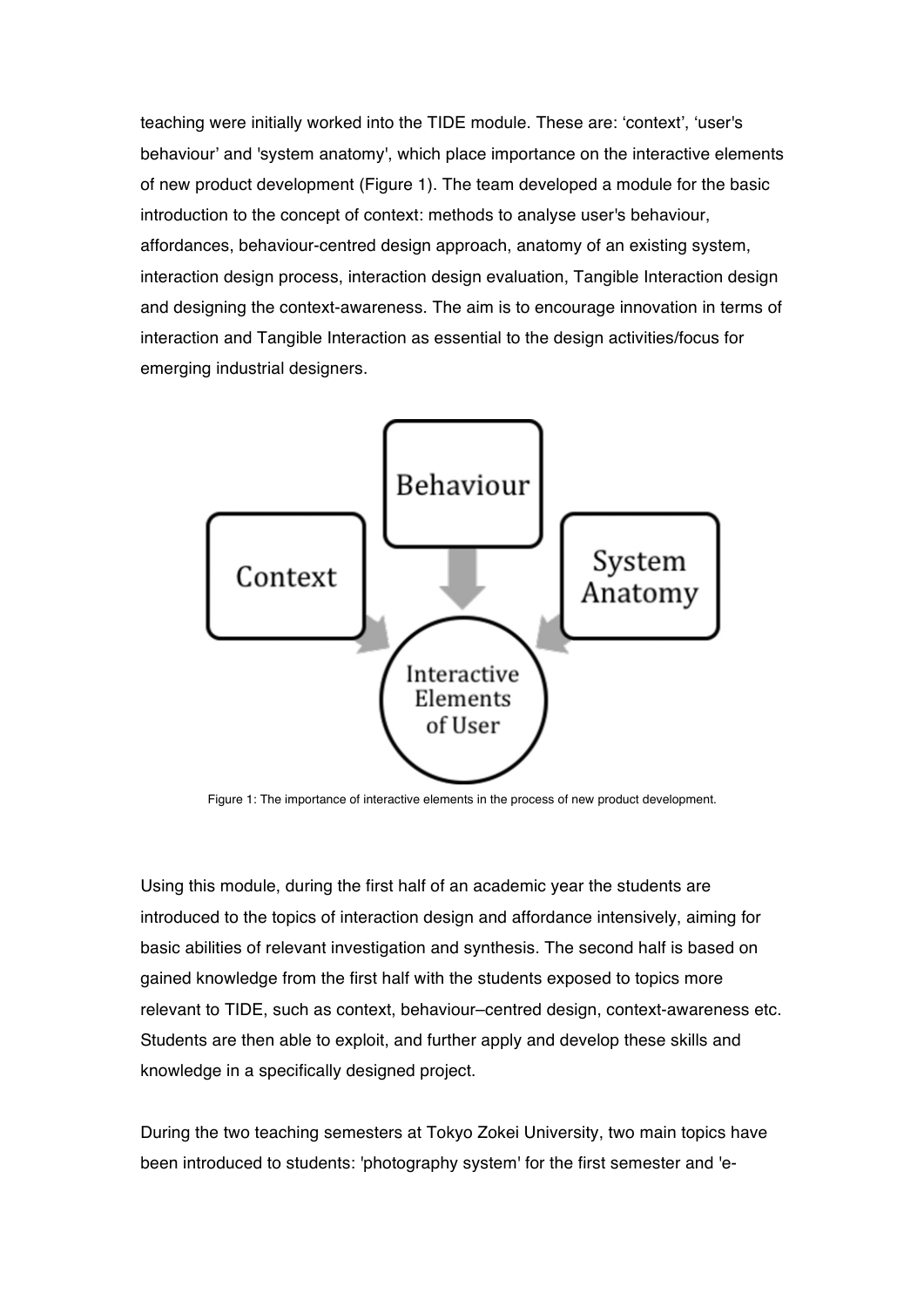health' for the second semester.

The undergraduates investigate issues related to the interactive systems with emphasis on the user's needs and various contexts. The student activities usually take the form of researching a well-known chosen system to reveal its context and to create a graphical diagram to communicate this essence. This activity contains the essential aspects, such as the 'goal' of the system, which could differ from the user's needs; the technology context; the social and cultural context; the marketing contextthe positioning of the product in relation to the intended target market; and the information context. The information input and information output are also explored in the teaching.

#### **Research Portfolio**

The first formal outcome required is a detailed 'research portfolio', in order to demonstrate that the student has empathy with relevant users and has identified significant goals and needs, which can guide downstream design work. The research has been achieved by investigating a sample user group (normally contains 5-10 users) that represents an archetypal target group of users. This outcome is usually a selection of relevant evidence, in the form of pictures and text, which is meant to communicate the essential nature of the user experiences or ritual. The ideal experience board has highly relevant observations and insights of user behaviour and actions, as well as 'painting a picture' of the experience itself. Figures 2 and 3 show a sample Research portfolio produced by a student Chisato Yoshimi who has been taking the TIDE module.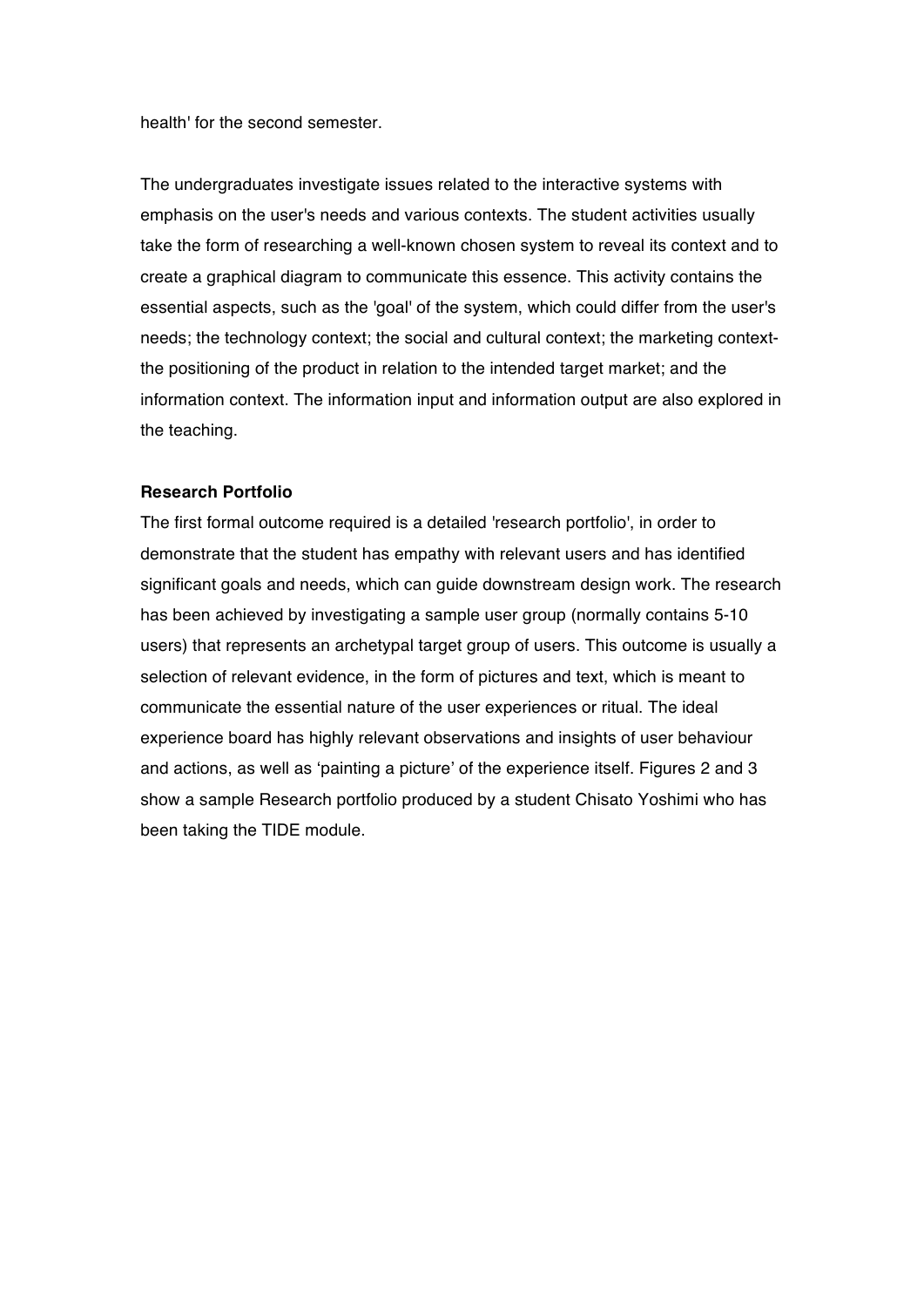

Figure 2: Research portfolio – investigation.



Figure 3: The analysis of users' behaviour.

Utilizing the TIDE module, one significant element of the investigation and research is it focuses on the behaviours of the target user group. User research has investigated areas such as processes, behaviours, actions, information, environment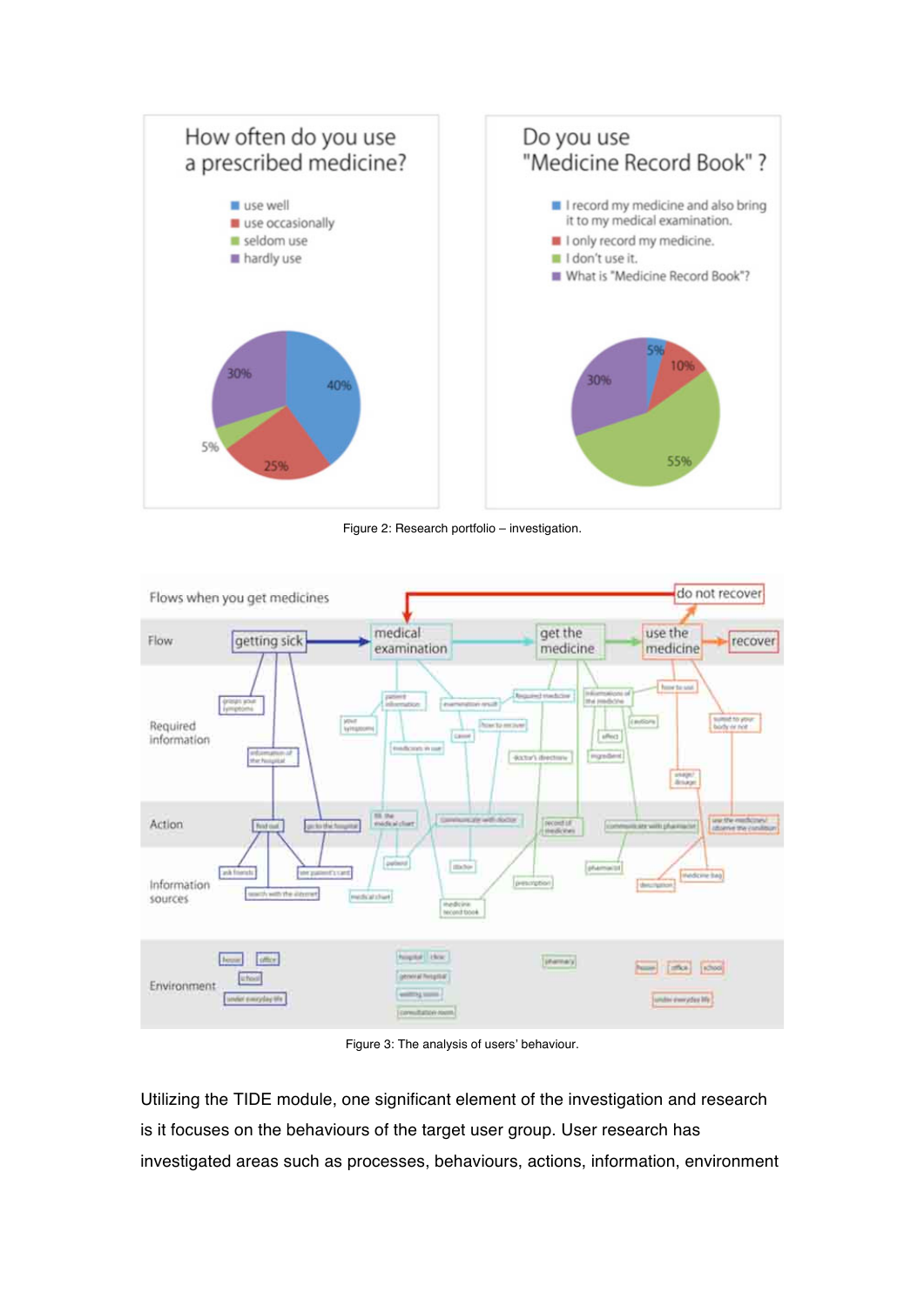### and context.



Children get to know about medicine while they are having fun.

Adults share and manage the medicinal information.

Figure 4: Design outcome.

The features of such a model have been explored as following:

- System design method & information hierarchies;
- **•** Production and design outcomes, consideration of interaction design functions and contexts;
- **•** Design project documentation and reflection;
- Dynamic interfaces and user experiences; and
- Advanced interface design and interaction.

Students learn that their TIDE design research material (users and their contexts) can be regarded as a highly important and productive outcome in its own right. A well-presented research folio, rich with visual and contextual material, has proven to be a valuable resource and highly regarded by collaborating companies, and potential future employers. The requirements for submission material from student teams re-enforce this view by asking for 'professionally' presented research documentation. Note that the teaching team took a deliberate decision to separate pre-brief user research from any downstream '(product) designing' activity. Hence it was intentional that the student user research outcomes will not be limited as a designed product, it will also include systematic structure, designed interface and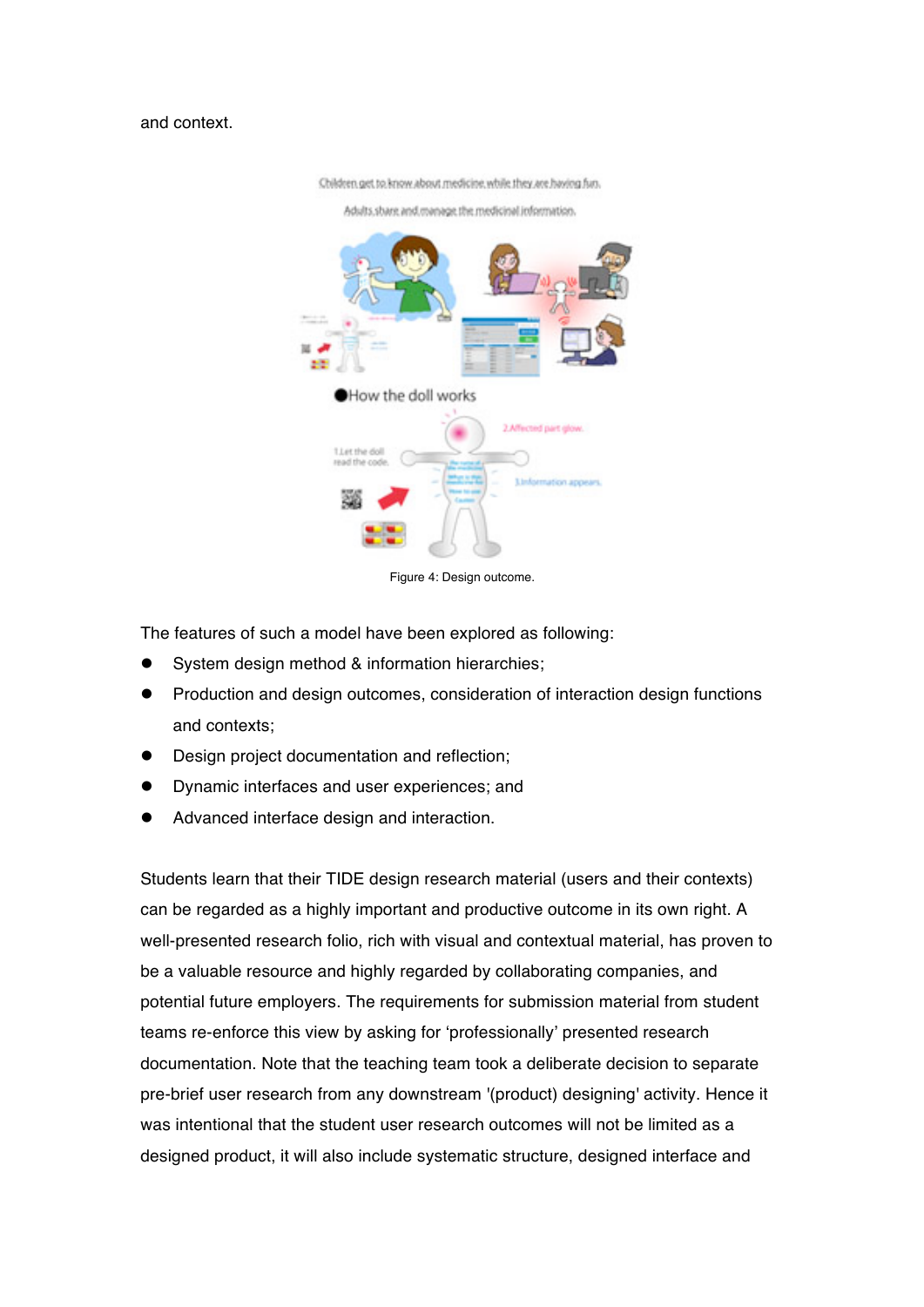scenario.

This was initiated by a desire to bring about change in a curriculum, especially to introduce completely new topics to an undergraduate industrial design programme.

- 1. Gather the e-Health related information, such as various healthcare systems, appliances, applications or mobiles;
- 2. Ethnographic research focuses on the custom, culture, social environment of user's daily life, such as observing the health related behaviours of the user;
- 3. Draft the interaction-oriented contextual map based on a behaviour-centered method and convert it into a graphical Context Analyze Diagram (CAD);
- 4. Innovate by re-constructing CAD;
- 5. Discuss with lecturer, settle the range, direction, objective, target user group and process of individual design topic;
- 6. Investigate the topic relevant (or potentially relevant) technology;
- 7. Define the concept;
- 8. Build the scenario;
- 9. Re-consider the concept through the in-class discussion;
- 10. Final presentation to explain the concept, CAD, scenario, interface and tangible aspects (3D model); and
- 11. Assignment submission



Figure 5: Description of the developed design process of the TIDE module.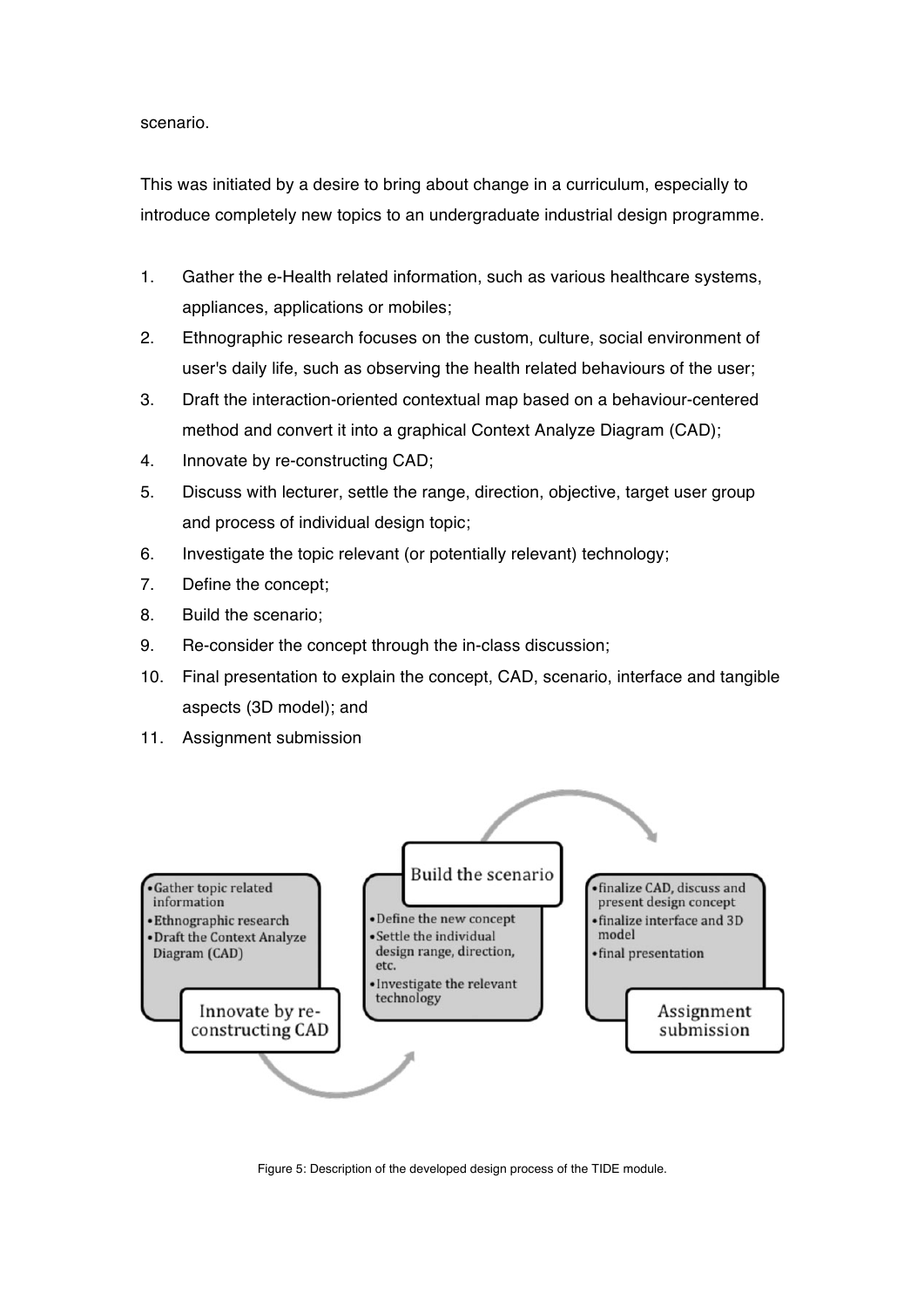#### **Discussion: Why Take Such An Approach?**

With regard to the fundamental motive of taking such an approach, we cannot agree more with Malouf (2010), who argued, 'due to the incredible increase in both product and system complexity that the use of advance technology enables, it is more important than ever for industrial designers to step up and engage more directly with interaction design – the design discipline focused on the design of the behaviours between products, systems and humans.' When considering behaviours, the traditional 'data-centred' approach of interaction design does not accomplish the task: it's lacking concern for human perceptual-motor skills (Djajadiningrat, Wensveen *et al*., 2004). Therefore, 'to nurture students to be the designers with adequate design skills for the information age,' we adopt such an approach, which is based on industrial design that focuses on creating meaning from giving intangible systems controls that communicate their purpose through their physical form and the actions they require (Djajadiningrat, Wensveen *et al.* 2004).

Tangible Interaction design shares some common rationales with industrial design. Industrial designers are accomplished in physical shape, ergonomics, usability, and aesthetics etc., which are also the desirable elements in the field of Tangible Interaction design. Furthermore, Hornecker and Buur (2006) have created a framework that focuses on the user experience level, which is the traditional interest in the design field. The framework consists of four themes: tangible manipulation, spatial interaction, embodied facilitation, and expressive representation, which are intended to support analysis and conceptual guidance for design.

Interaction Design education is an emerging field, until recently most design schools around the world had considered interaction design separately to industrial design. To articulate the feature of such integration (exploration), we need to be clear on five major differences between Tangible Interaction Design Education (TIDE) compared to general interaction design education; industrial design education; IT/ computing science based interaction design; media art/design; and information design.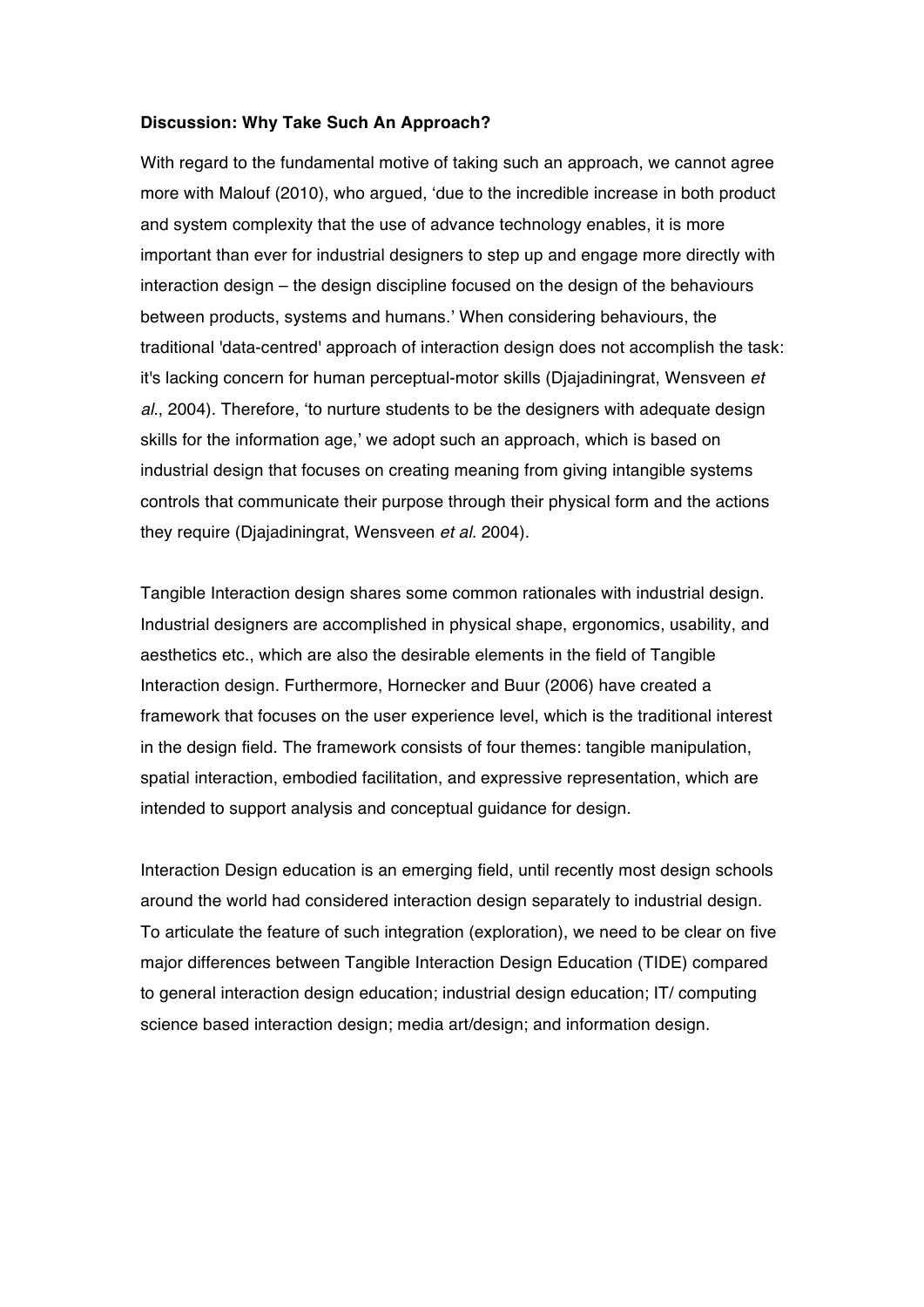

Figure 6: Positioning Tangible Design Education.

TIDE is, in essence, a program with a more specific focus on tangibility and therefore more related to direct interaction with the physical aspects of a user's body. Physical objects can have a rich variety of expressive properties, such as weight, texture and elasticity. Dynamic systems include speed, inertia, etc, for consideration. As Djajadiningrat, *et al.* (2004) point out, use of form, materials and movement of physical objects can serve as a strong means to convey expression and offer a rich palette that can be used to elicit expressive actions and create meaning in interaction. At the same time, this feature presents a challenge to our TIDE module: that is, how to teach industrial students to focus on 'tangibility' when approaching interaction design method?

### Focus on 'context' & 'behavior'.

One of the main issues in the current industrial design curriculum is the lack of focus on 'context'. The new program with TIDE components considers 'context of use' as a core method in guiding function and form. Like many other design fields, interaction design also has an interest in form, but its main focus is on behaviour. Such position also brings the challenge about how to integrate the perspectives of 'context' and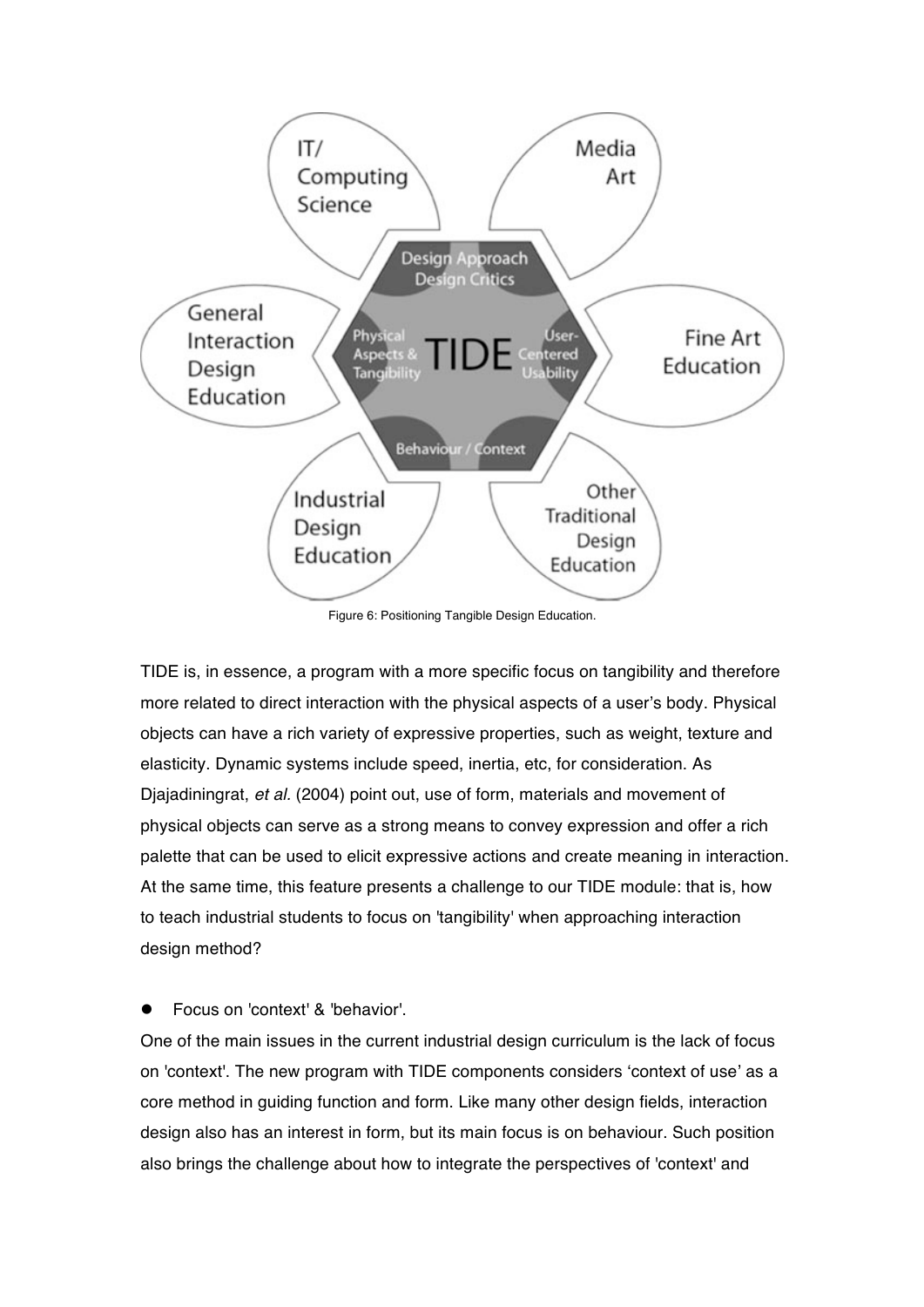'behaviour' into the existing industrial design curriculum.

 Focus on 'usability', 'functionality', and adopt a 'user-centered' approach. Rather than centre on the technical issues or artistic excitement, TIDE is heavily focused on satisfying the user's needs. In fact, 'Design is essentially a creative process to plan something that does not exist. On the other hand, cognitive science, research methodologies, and information technology are all focused on what does exist. We must recognize and bridge the gaps' (Qian, Visser *et al.,* 2011). Nowadays, many products are equipped with microcomputers with a high computing capability and increasing processing speed. The TIDE module focuses on the hybrid nature of both hardware and software components. Furthermore, the Internet allows networking between products – that is, PDA, mobile phones, etc. – and these products can store and share digital information almost immediately (Ann, 2003).

 Focus on both training of 'traditional design' and 'information technology'. Designers are not trained to understand programming. In fact, the programming process is different to the design one. Researchers would argue that even if designers did know how to code this could pose a problem (Qian, Visser *et al.*, 2011). 'If the designer implements his own design, he is beholden to two different goals: clean code and great user experience. The two goals contradict each other and in many cases he may make premature decisions and compromise' (Mathis, 2009). In our view, separating the interface design and interaction design is problematic.

Focus on 'critical analyzing' of design approaches.

The design outcome focuses on 'products, environments and services'. Compared to information design (it's also been called info-visualization design), TIDE does share a common rationale with information design to a certain degree; for instance, both have the goal of conveying information to the user more efficiently and effectively. However, rather than emphasising the visual impact, TIDE focuses more on the design process, methods, approaches and inclusive critical analysis.

## **Conclusion: Tangible Interaction Activities In University Design Education**

In Japan especially, there is a case for design education to strengthen a designer's skill set and expand their knowledge scope to explicitly include 'user behaviour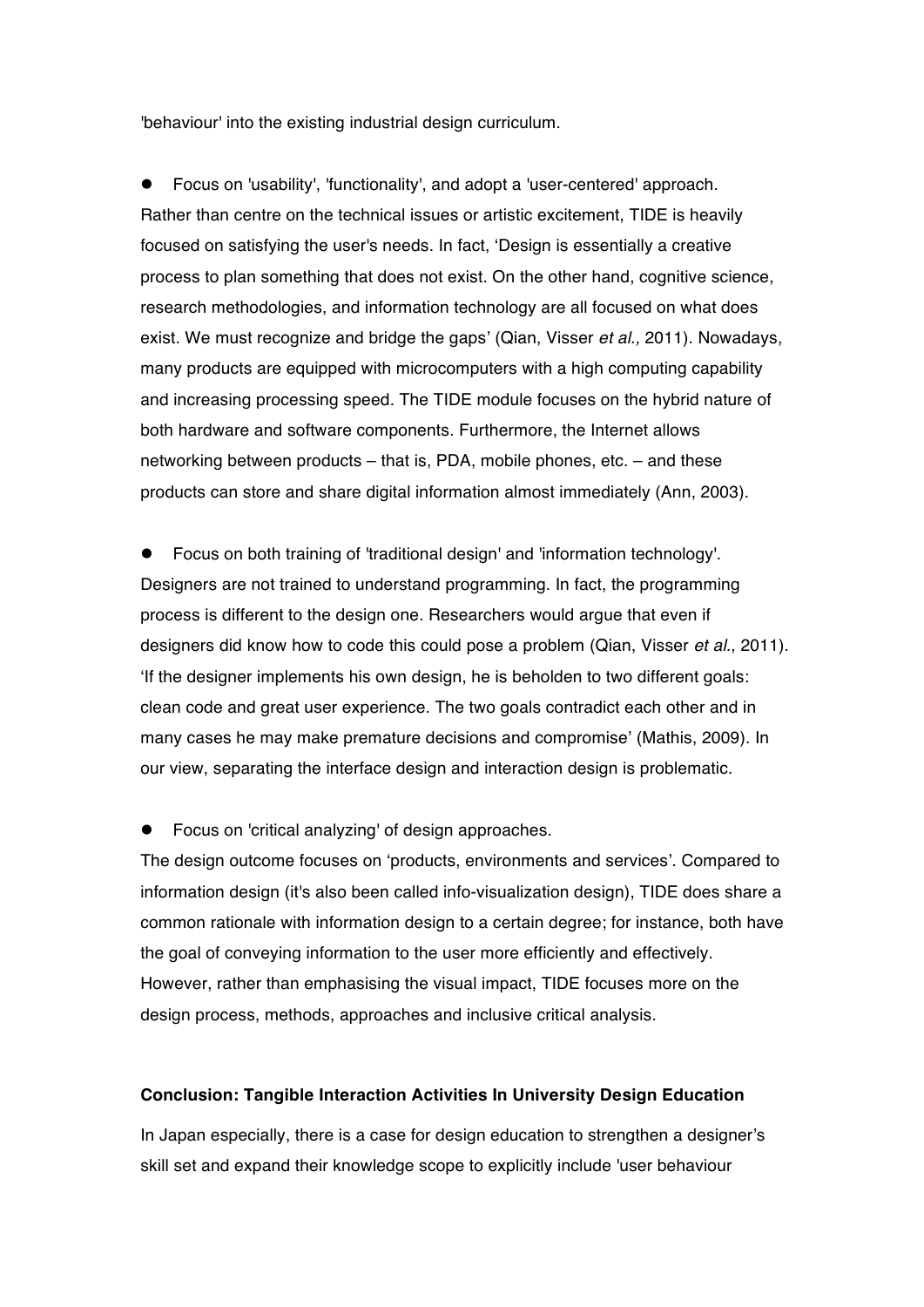analyzing', 'user context analyzing' and 'learning from existing systems'. How design education prepares students for these new and different interactive behaviours, which they may face in professional practice, is a central issue of this paper.

Undergraduate industrial and product design education has been lacking focus on 'behaviour', 'system', 'service', and 'information technology'. What is required is a different design model and process in order to address these problematic issues. As shown in Figure 7, the major knowledge components of Tangible Interaction Design are (from left to right): Computer Science, System Design, General Interaction Design, Service Design, and Industrial Design. To integrate these components into traditional design field, such as industrial design adds the lacking components and nurtures the quality of industrial design students.



Figure 7: A fairly basic view of the knowledge components of Tangible Interaction Design Education (TIDE).

The motive to utilize the TIDE module in our industrial design is to respond to the issue raised by Dourish (2001): there is still a need for conceptual frameworks that unpack why 'tangible interaction' works so well for users. Thus, to increase literacy in the 'physical quality of experience and to enhance students' capacity for understanding the implication of embedded technologies' in human-centred product innovation it is crucial to prepare the students to face current industrial challenges (Sato and Verplank, 2000). There is also a strong emphasis on tangible design outcomes.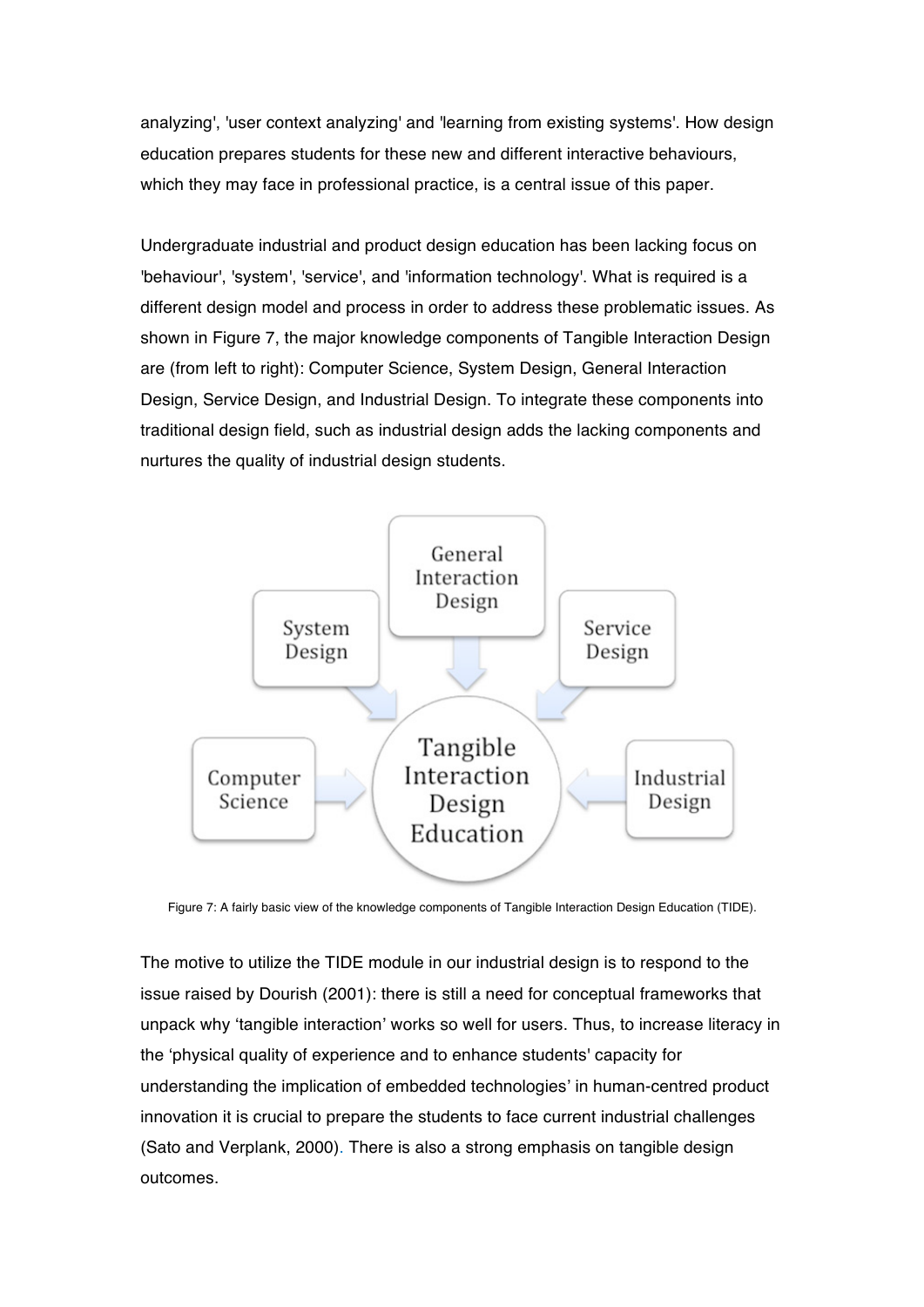#### **Bibliography**

- ANN, E (2003) *Interaction Design: Industrial Design in the Information Age*, speaker at the Industrial Designers Society of Hong Kong Interaction Design Seminar, http://www.kaizor.com [accessed May 7, 2012]
- BUUR, J., JENSEN, M.V. & DJAJADININGRAT, T. (2004) Hands-only scenarios and video action walls: novel methods for tangible user interaction design, in *Proceedings Of The 5th Conference On Designing Interactive Systems: Processes, Practices, Methods, And Techniques, Cambridge,USA, 1-4 August*, New York: ACM.
- DJAJADININGRAT, T., OVERBEEKE, K. & WENSVEEN, S. (2002) But how, Donald, tell us how?, in *Proceedings of the Conference on Designing Interactive Systems: Processes, Practices, Methods, and Techniques, 25-28 June, London*, New York: ACM.
- DJAJADININGRAT, T., WENSVEEN, S., FRENS, J. & OVERBEEKE, K. (2004) Tangible products: Redressing the balance between appearance and action, *Personal and Ubiquitous Computing*, 8(5): 294-309.
- DOURISH, P. (2001a) Seeking a foundation for context-aware computing, *Human-Computer Interaction*, 16(2): 229-241.
- DOURISH, P. (2001b) *Where the Action Is: the foundations of embodied interation*, Cambridge: MIT Press.
- HORNECKER, E. & BUUR, J. (2006) Getting a Grip on Tangible Interaction: A Framework on Physical Space and Social Interaction, in *Proceedings of ACM CHI 2006 Conference on Human Factors in Computing Systems*, *Montréal, Québec, Canada*, New York: ACM.
- ISHII, H. & ULLMER, B. (1997) Tangible Bits: Towards Seamless Interfaces between People, Bits and Atoms, in *Proceedings of ACM CHI 1997 Conference on Human Factors in Computing Systems*, *Atlanta, Georgia, 22-27 March,* New York: ACM.
- MALOUF, D. (2010) Interaction Design and ID: You're already doing it...don't you want to know what it's all about?, *Core 77: Industrial Design Supersite*, http://www.core77.com/reactor/02.08\_ixd.asp [accessed June 12, 2012].
- MATHIS, L. (2009) *Designers are not programmmers*, http://ignorethecode.net/blog/2009/03/10/designers-are-not-programmers/ [accessed May 7, 2012].

MAZALEK, A. & HOVEN, V.D.E. (2009) Framing tangible interaction frameworks,